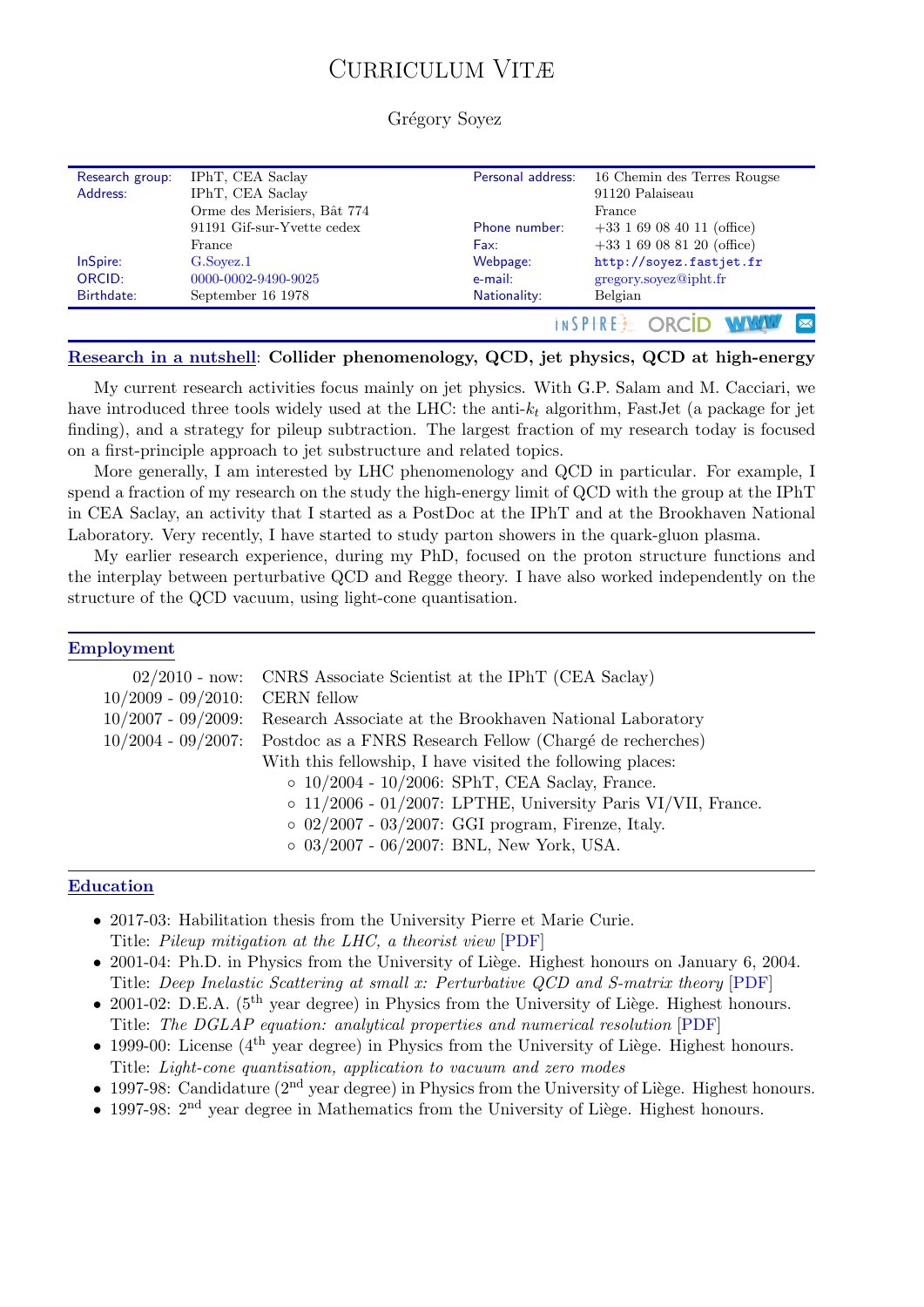## Selected most-representative publications: (both major achievements and recent interests)

- The 3 works that lay basis for the current jet-reconstruction framework at the LHC:
	- 1. M. Cacciari, G.P. Salam and G. Soyez, The anti- $k_t$  jet clustering algorithm, JHEP 0804 (2008) 063 [\[arXiv:0802.1189\]](http://arxiv.org/abs/arXiv:0802.1189), 4905 citations (as of Jan 3 2018).
	- 2. M. Cacciari, G.P. Salam and G. Soyez, FastJet User Manual, Eur. Phys. J. C 72 (2012) 1896 [\[arXiv:1111.6097\]](http://arxiv.org/abs/arXiv:1111.6097), 2113 citations.
	- 3. M. Cacciari, G.P. Salam and G. Soyez, The Catchment Area of Jets, JHEP 0804 (2008) 005 [\[arXiv:0802.1188\]](http://arxiv.org/abs/arXiv:0802.1188), 596 citations.
- The original work addressing the question of infrared-and-collinear safety for jet clustering:
	- 4. G.P. Salam and G. Soyez, A Practical Seedless Infrared-Safe Cone jet algorithm, JHEP 0705 (2007) 086, [\[arXiv:0704.0292\]](http://arxiv.org/abs/arXiv:0704.0292), 436 citations.
- Recent work on jet substructure with perturbative-QCD analytic control:
	- 5. A. J. Larkoski, S. Marzani, G. Soyez and J. Thaler, Soft Drop, JHEP 1405 (2014) 146 [\[arXiv:1402.2657\]](http://arxiv.org/abs/arXiv:1402.2657), 200 citations.
	- 6. G.P. Salam, L. Schunk and G. Soyez, Dichroic subjettiness ratios to distinguish colour flows in boosted boson tagging, JHEP 1703 (2017) 22, [\[arXiv:1612.03917\]](http://arxiv.org/abs/arXiv:1612.03917), 8 citations.
- Recent work on pileup mitigation (area-median extensions and proposal for new methods):
	- 7. G. Soyez, G.P. Salam, J. Kim, S. Dutta and M. Cacciari, Pileup subtraction for jet shapes, Phys Rev. Lett. 110 (2013) 16, 162001 [\[arXiv:1211.2811\]](http://arxiv.org/abs/arXiv:1211.2811), 71 citations.
	- 8. M. Cacciari, G.P. Salam and G. Soyez, SoftKiller, a particle-level pileup removal method, Eur.Phys.J. C75 (2015) 2, 59 [\[arXiv:1407.0408\]](http://arxiv.org/abs/arXiv:1407.0408), 42 citations.
- Two representative examples of work done on the high-energy limit of QCD:
	- 9. E. Iancu, J.D. Madrigal, A.H. Mueller, G. Soyez, D.N. Triantafyllopoulos, Resumming double logarithms in the QCD evolution of color dipoles, Phys.Lett. B744 (2015) 293-302 [\[arXiv:1502.05642\]](http://arxiv.org/abs/1502.05642), 64 citations.
	- 10. G. Soyez, Saturation QCD predictions with heavy quarks at HERA, Phys. Lett. B 655 (2007) 32 [\[arXiv:0705.3672\]](http://arxiv.org/abs/0705.3672), 113 citations.

# Major software projects:

- FastJet: an interface to fast jet-finding algorithms with tools for background subtraction using jet areas. Developed with M. Cacciari and G.P. Salam. See <http://www.fastjet.fr>
- SISCone: the Seedless and Infrared-Safe Cone algorithm, developed with G.P. Salam. See <http://projects.hepforge.org/siscone>

## Distinctions and grants

| $\bullet$ 12/2016:         | Thibaud Prize of the "Académie des Sciences, Belles Lettres et Arts" in   |
|----------------------------|---------------------------------------------------------------------------|
|                            | Lyon (awarded every 2 years in nuclear and particle physics)              |
| $\bullet$ 09/2016:         | Auditionned for the ERC Consolidator grant. Rated A but not funded.       |
| $\bullet$ 10/2016-03/2021: | Member of the ANR <i>DenseQCDAtLHC</i> (Projet Blanc; PI: E.Iancu)        |
| $\bullet$ 10/2015-09/2019: | PI of the ANR <i>Optimal Jets</i> (Défi de tous les savoirs)              |
| $\bullet$ 10/2011-03/2016: | Member of the ANR <i>CGC@LHC</i> (Projet Blanc; PI: F.Gélis)              |
| $\bullet$ 10/2010-09/2014: | PI of the ANR <i>Jets4LHC</i> (Chaire d'Excellence)                       |
| $\bullet$ 07/1997:         | Roset Prize of the AMULg (Association of the Ulg Mathematicians),         |
|                            | granted each year to a student in Mathematics                             |
| $\bullet$ 07/1996:         | Participation, with the Belgian team, to the 37th International Mathemat- |
|                            | ical Olympiad. Bronze medal.                                              |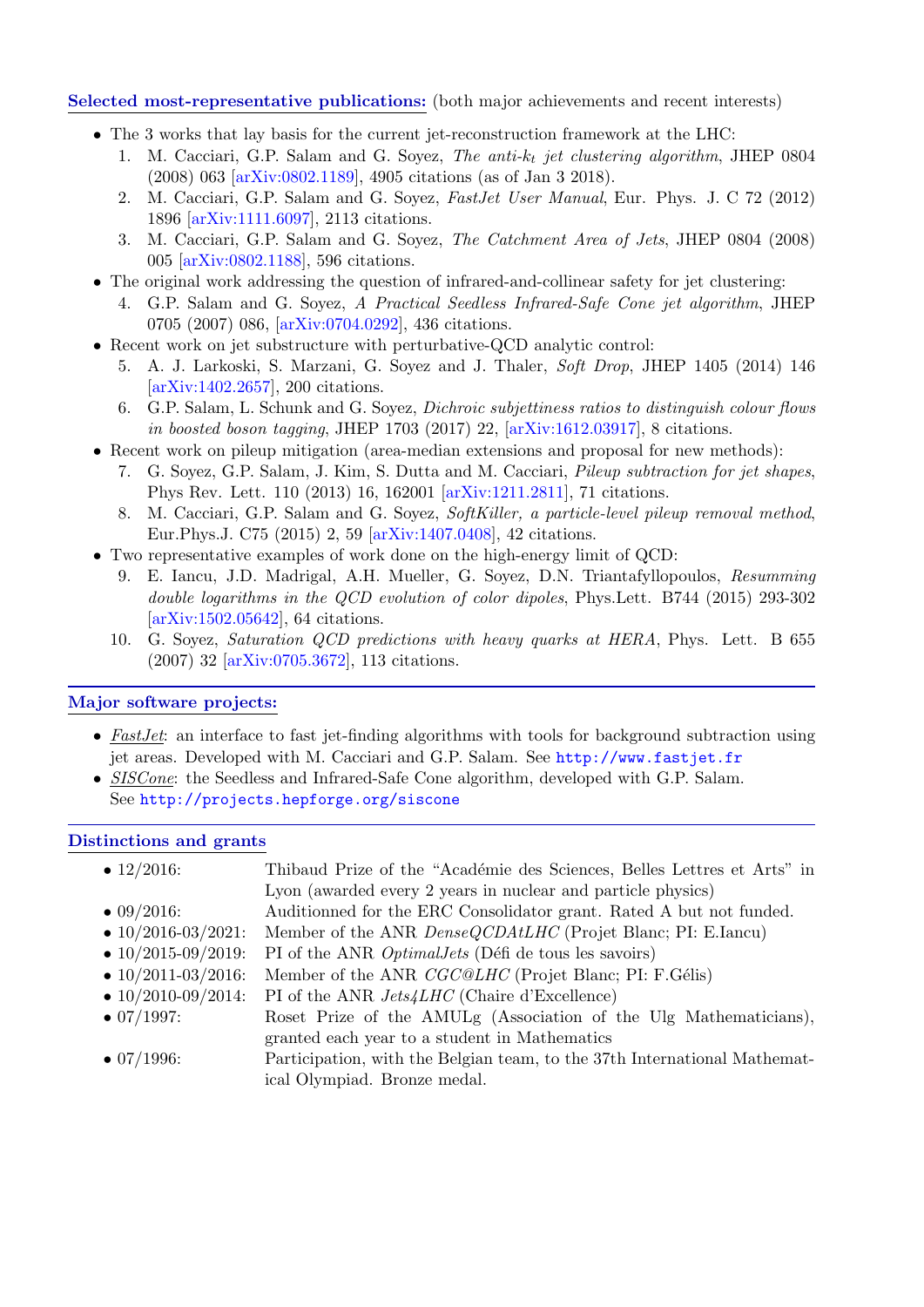## Supervision of students and postdocs

- 2018-2019: Supervision of Vincent Theeuwes' postdoc (German DAAD-Prime)
- 2017-2020: PhD advisor of Giovanni Stagnitto (with M. Cacciari)
- 2017-2020: PhD advisor of Paul Caucal (with E. Iancu)
- 2017-2019: Supervision of Davide Napoletano's postdoc (ANR OptimalJets)
- 2017: Master (2nd year) internship of Paul Caucal (with E. Iancu)
- 2017: Master (1st year) internship of Linnéa Gräns Samuelsson (with E. Iancu)
- 2014-2017: PhD advisor of Lais Sarem Schunk (graduated on September 21 2017)
- 2014: Master internship advisor of Lais Sarem Schunk
- 2011-2013: Supervision of Ji-Hun Kim's postdoc (ANR Jets4LHC)
- 2011: Master internship advisor of Stéphane Dartois (ENS Lyon)

## Teaching experience

- 04/2017: External examiner for Heather McAslan (PhD)
- 2011-now: Exercises for the QCD lectures at the ENS (Master 2) (6 hours)
- 06/2016: Lectures on jet physics at the QCDMasterClass summer school (France, 6 hours)
- 06/2016: Member of Matthias Saimpert's PhD jury
- 12/2015: Lectures on Advanced QCD at the UCL (Louvain, Belgium, 10 hours)
- 10/2015: Lectures on jets physics the Prague University (6 hours)
- 2015: QCD lectures at the ENS (Master 2) (12 hours)
- 10/2014: Member of Martin Zeeman's PhD jury
- 09/2014: Lectures on jets physics at a Summer school in Natal (Brazil, 6 hours)
- 04/2014: Lectures on QCD and jet physics at a school in Trento (Italy, 6 hours)
- 09/2011: Discussion Leader at the CERN European School of High-Energy Physics (Romania, 2011, 11 hours)
- 09/2010 Lectures on Phenomenology of hardonic collisions at the BND Summer School (Oostende, Belgium, 6 hours)
- 12/2008: Lectures on Advanced QCD at the UCL (Louvain, Belgium, 10 hours)
- 2004: Physics laboratories for 1<sup>st</sup> year students in Computer Sciences (50 hours/year)
- 2003: Physics laboratories for  $1<sup>st</sup>$  year students in Computer Sciences (50 hours/year)
- 2000-2001: Programming exercises for B.A. students in Chemistry (30 hours/year)

# Institutional responsibilities

| $\bullet$ 2018-now:        | Member of the IPhT Scientific Council ("conseil scientifique")          |
|----------------------------|-------------------------------------------------------------------------|
| $\bullet$ 2016-now:        | Member of the IT Committee ("commission informatique") of the IPhT      |
| $\bullet$ 2016-now:        | Coordinator of the jet working group of the GDR-QCD                     |
| $\bullet$ 09/2012-09/2016: | Member of the Section 02 ("Particle physics: Theory and Models") of the |
|                            | French National Committee for Scientific Research (CoNRS)               |

• 2011, 2013: Jet contact for the Les-Houches Physics at TeV collider workshops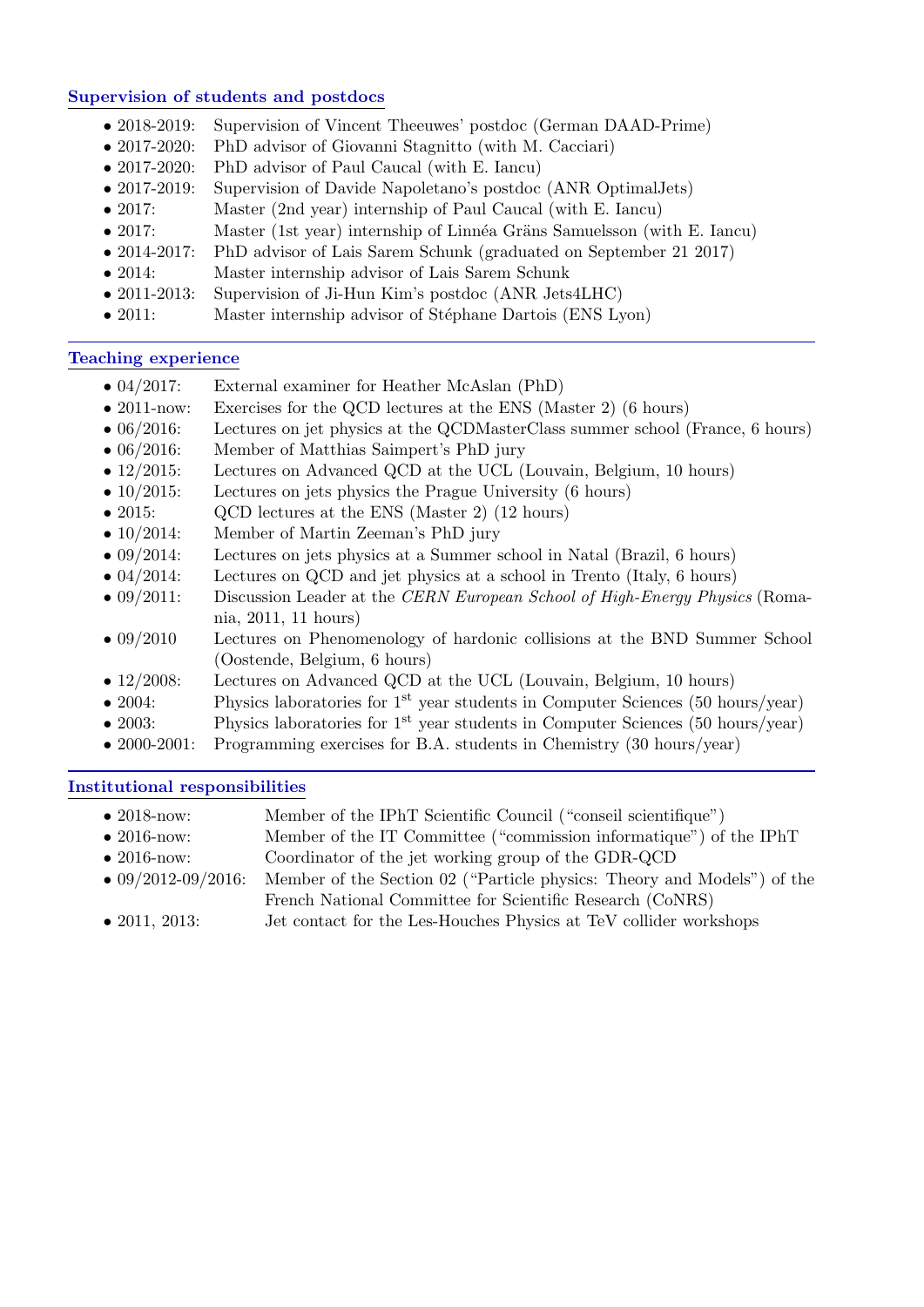## Organisation of meetings and seminars

- 2018: Main organiser (with Matteo Cacciari) of the Boost 2018 conference
- 2016: Main organiser (with Matteo Cacciari) of the PSR 2016 workshop
- 2015: Organisation committee for the conference "Poetic 6"
- 2015: Organisation committee for the conference "Blois 2015"
- 04/2014: Co-organisation of the workshop "QCD and forward physics at the LHC"
- 07/2013: Co-organisation of the "Workshop on jets in Heavy-Ion collisions", in Paris
- 10/2011-now: Co-organisation of the weekly Particle Physics and Cosmology seminars at the IPhT (CEA Saclay)
- 10/2008-09/2009: Organisation of the weekly Nuclear Theory Group seminars at Brookhaven National Laboratory

## Seminars:

- 1. New perspectives in QCD with jet substructure, January 16 2018, Vienna University.
- 2. Jets and their substructure: What? Why? How?, May 04 2017, Sussex University.
- 3. Jets at the LHC: from Run I to Run II and beyond, May 27 2016, Manchester University.
- 4. *Jet substructure at the LHC*, April 27 2016, Université de Liège.
- 5. Boosted jets and jet substructure, December 2 2015, Université Catholique de Louvain.
- 6. New challenges for jet physics at the LHC, October 22 2015, Prague University.
- 7. Towards a standard approach to jet reconstruction, MIT LNS colloquium, May 20 2013, Cambridge, MA, USA.
- 8. Pileup subtraction for jet shapes, ATLAS substructure meeting, November 27 2012, CERN.
- 9. Pileup subtraction for jets at the LHC, September 27 2012, Orsay, France
- 10. Modern jet finding, February 29 2012, Santiago di compostela, Spain.
- 11. The cookbook for jets in heavy-ion collisions, November 26 2010, IPN, Orsay, France.
- 12. What (optimal) definition for jets at the LHC, April 30 2010, IFAE, Barcelona, Spain.
- 13. Tagging boosted jets Application to  $t\bar{t}H$ , March 25 2010, CERN, Switzerland.
- 14. Jet reconstruction in heavy-ion collisions, March 12 2010, BNL, Upton NY, USA.
- 15. Defining jets at the dawn of the LHC, January 11 2010, EPFL Lausanne, Switzerland.
- 16. Tagging boosted objects, December 4 2009, CERN, Switzerland.
- 17. Defining jets at the dawn of the LHC, October 9 2009, CERN, Switzerland.
- 18. Saturation in high-energy QCD, May 27 2009, LPTHE, University Paris VI, Paris, France.
- 19. Jets playing hide and seek, May 12 2009, Los Alamos National Laboratory, NM, USA.
- 20. Defining jets at the LHC, March 24 2009, Baruch College, NY, USA.
- 21. Recent progress in defining jets, January 16 2009, LBNL, Berkeley, CA, USA.
- 22. Saturation in high-energy QCD, December 18 2008, UA, Antwerpen, Belgium.
- 23. Recent progress in defining jets, November 20 2008, Stony Brook, NY, USA.
- 24. Recent progress in defining jets, October 14 2008, ULg, Liège, Belgium.
- 25. Optimizing jet finding in pp and AA collisions, August 14 2008, BNL, Upton NY, USA.
- 26. The FastJet jet package, July 1 2008, Yale, USA.
- 27. An overview of saturation in  $QCD$ , February 21 2008, ULg, Liège, Belgium (blackboard lecture).
- 28. New tools in jet physics: SISCone (a new cone algorithm) jet areas (a new concept), February 18 2008, IIHE, ULB/VUB, Brussels, Belgium.
- 29. New tools in jet physics: SISCone (a new cone algorithm) jet areas (a new concept), February 14 2008, UCL, Louvain-la-Neuve, Belgium.
- 30. Overview of saturation in QCD, February 13 2008, ULB, Brussels, Belgium (blackboard lecture).
- 31. New tools in jet physics: SISCone (a new cone algorithm) jet areas (a new concept), February 12 2008, UMH, Mons, Belgium.
- 32. New tools in jet physics: SISCone (a new cone algorithm) jet areas (a new concept), October 31 2007, Fermilab, Batavia IL, USA.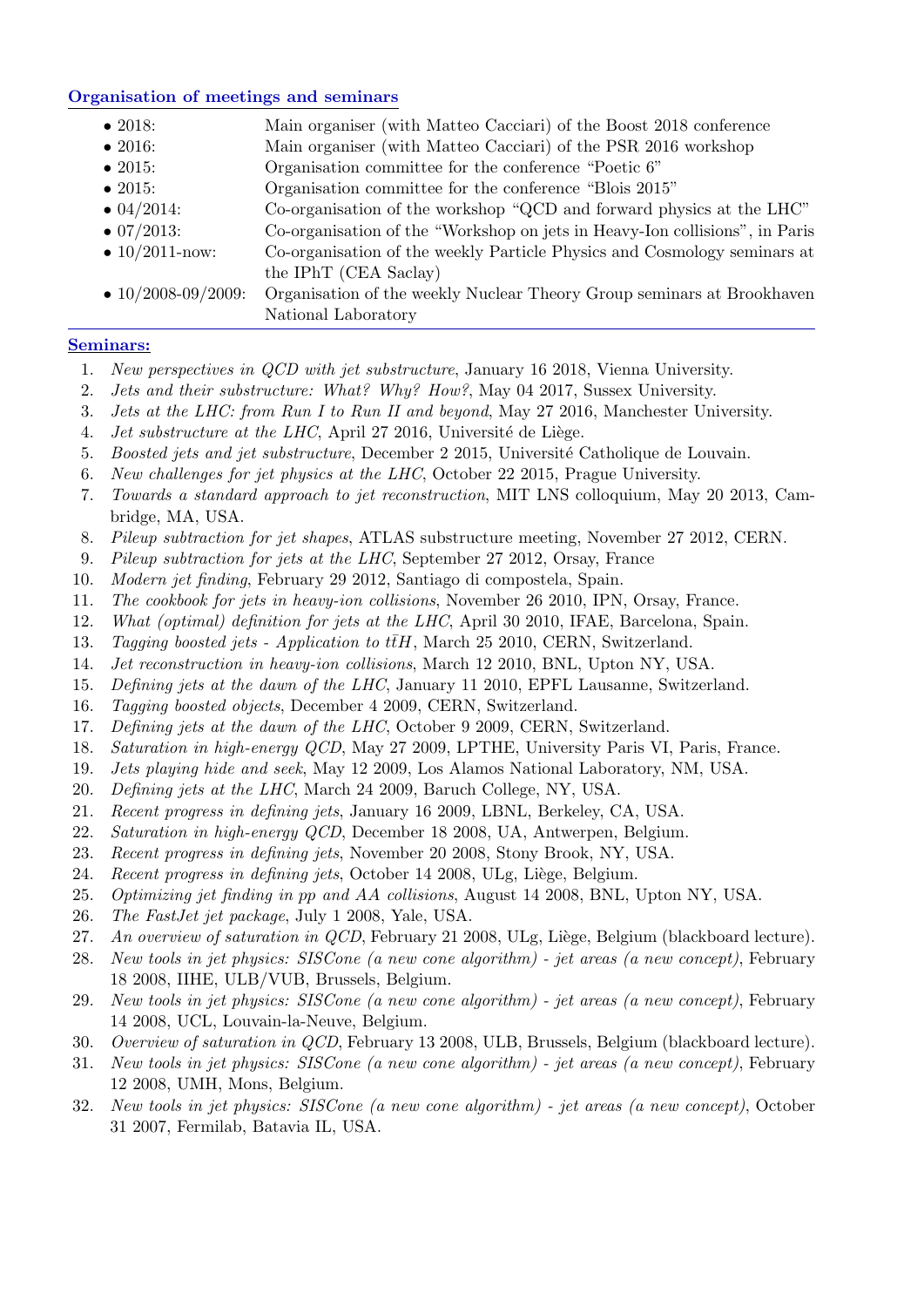- 33. QCD saturation phenomenology: geometric scaling at HERA, October 11 2007, BNL, NY, USA.
- 34. SISCone: a Seedless Infrared-Safe Cone algorithm, August 8 2007, ULg, Liège, Belgium.
- 35. SISCone: a Seedless Infrared-Safe Cone algorithm, June 12 2007, BNL, NY, USA.
- 36. Saturation in High-energy QCD: scaling laws and phenomenological applications, December 1 2006, VUB, Brussels, Belgium.
- 37. Saturation in High-energy QCD: scaling laws and phenomenological applications, November 30 2006, UCL, Louvain, Belgium.
- 38. Saturation in High-energy QCD: scaling laws and phenomenological applications, October 13 2006, CERN, Geneva, Switzerland.
- 39. High-Energy QCD: saturation and fluctuation effects, April 10 2006, KEK, Tsukuba, Japan.
- 40. Saturation in High-energy QCD, December 16 2005, ULg, Liège, Belgium.
- 41. Geometric scaling in High-Energy QCD, November 23 2005, SPhT, CEA Saclay, Paris, France.
- 42. Saturation in High-energy QCD, November 4 2005, ECT\*, Trento, Italy.
- 43. Saturation in High-energy QCD, October 12 2005, UFRGS, Porto Alegre, Brasil.
- 44. Geometric scaling in High-energy QCD: nonzero momentum transfer and fluctuation effects, June 23 2005, LPT, Université de Paris Sud, Orsay, France.
- 45. Geometric scaling in High-energy QCD, April 20 2005, ULg, Liège, Belgium.
- 46. New insight in global QCD fits using Regge theory, March 31 2005, LPTHE, Paris, France.
- 47. New insight in global QCD fits using Regge theory, January 20 2005, Ecole Polytechnique, Palaiseau, France.
- 48. Deep Inelastic Scattering at small x: Perturbative QCD and S-matrix theory, May 28 2004, IIHE, ULB, Brussels, Belgium.
- 49. The QCD factorisation theorem and DGLAP evolution, 2003, ULg, Liège, Belgium.
- 50. S-matrix theory: introduction and application to DIS, 2001, ULg, Liège, Belgium.
- 51. Light-cone quantisation: the vacuum problem, 2000, ULg, Liège, Belgium.

#### Conference talks:

- 1. New perspectives in QCD with jet substructure, GDR-QCD annual meeting, December 4-6 2017.
- 2. Theory Summary, Boost 2017, July 17-21 2017.
- 3. Towards a predictive high-energy evolution, Partons and Nuclei (GDR-QCD), June 1-2 2017.
- 4. Fast clustering of jets, Progress in algorithms and numerical tools (GDR-QCD), May 15-16 2017.
- 5. Dichroic subjettiness ratios, PSR workshop, March 27-29 2017, Cambridge, UK.
- 6. Quark vs. gluon jets, FCC-ee meeting, Novembre 21-22 2016, CERN, Geneva, Switzerland.
- 7. Towards better use of N-subjettiness, Boost 2016, June 18-22 2016, Zurich, Switzerland.
- 8. Boosted jets, from Run I to Run II, SM@LHC, April 20-24 2015, Florence, Italy.
- 9. Fishing for new physics decaying to boosted objects: the why and how of boosted jets, GDR Terascale meeting, March 29-April 1 2015, Gif-sur-Yvette.
- 10. Recent progress in QCD, RPP 2015, January 15-17 2015, Paris.
- 11. Theory Lessons from Run I, ISMD 2014, September 22-26 2014, Bologna, Italy.
- 12. Theory Lessons from Run I, Boost Workshop, August 18-22 2014, London, UK.
- 13. Jets: seeing quarks and gluons at the LHC, LHCPhenoNet meeting, June 4-6 2014, Paris.
- 14. SoftKiller, Pileup Workshop, May 15-17 2014, CERN, Switzerland.
- 15. Gaps and jet vetos, QCD and forward physics at the LHC, April 14-18 2014, Trento, Italy.
- 16. Jet tools for Higgs analyses, Higgs Hunting 2013, July 25-27 2013, Orsay.
- 17. Area-median pileup subtraction, ESI program on Jets at the LHC, July 2013, Vienna, Austria
- 18. Area-median background subtraction, Jet in Heavy-ion collisions workshop, July 1-4 2012, Paris
- 19. Summary talk, Physics at TeV colliders, June 3-12 2013, Les Houches [with Keith Hamilton].
- 20. Pileup subtraction for jets at the LHC, Heavy Ion forum, November 15 2012, IPhT, Saclay
- 21. Pile-up subtraction for jet  $p_t$ , masses and shapes, BOOST 2012, July 23-27 2012, Valencia, Spain.